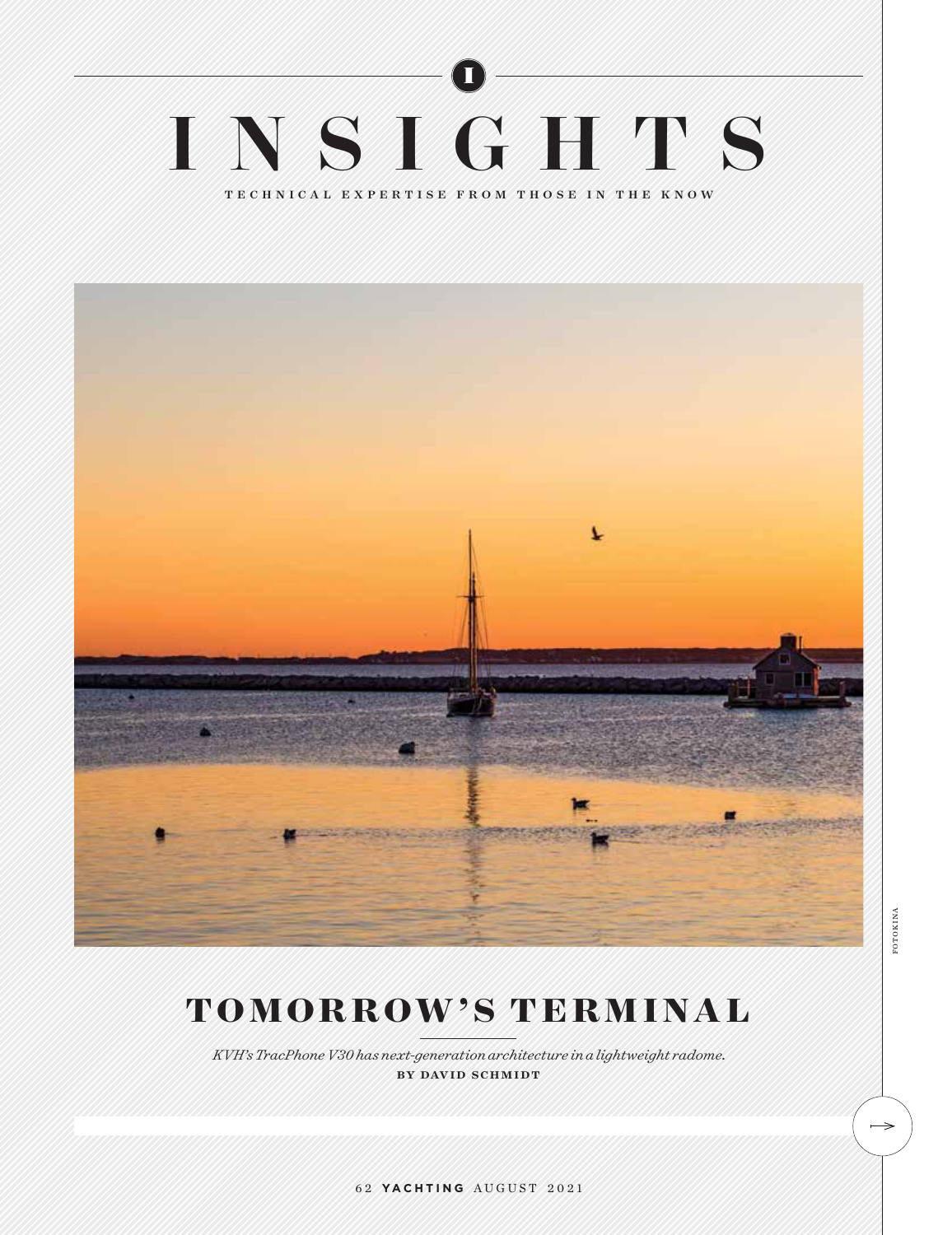### **INSIGHTS** > ELECTRONICS > *KVH TracPhone V30*

I

ASSACHUSETTS BAY, August 2004: Huge square waves and stiff<br>
theadwinds were reducing our boat's velocity made good toward<br>
Canada's Bras d'Or Lake to fewer than 2 knots. We reconsidered<br>
our plans and took shelter at a moo headwinds were reducing our boat's velocity made good toward Canada's Bras d'Or Lake to fewer than 2 knots. We reconsidered our plans and took shelter at a mooring off nearby Provincetown itinerary. ¶ My dad's J/44 was loaded with electronics, but we didn't have a satellite phone or even iPhones—a lack of technology that made sorting out logistics tricky. We got it done, but not before wishing that a small, lightweight, affordable satellite-communications system was available for DC-powered boats. ¶ In recent years, VSAT (very small aperture terminals) satellitecommunications systems have gained popularity as their antennas have become smaller and less expensive to purchase and operate. KVH's latest VSAT system, the TracPhone V30, is the same size and delivers similar speeds as its predecessor, the TracPhone V3-HTS, while operating on KVH's mini-VSAT BroadbandSM network. However, the TracPhone V30 has new architecture

and bolstered cybersecurity features, is priced at one-third less, and consumes DC power, allowing it to be fitted aboard smaller vessels. ¶ The TracPhone V30 uses a 37-centimeter antenna dish that's housed inside a radome measuring 15.5 inches wide by 17.6 inches high. It weighs 23.4 pounds. The antenna is stabilized across two axes, which allows the system to articulate its dish elevation from 7.7 degrees to 75 degrees while delivering unlimited azimuth rotation. Unlike KVH's previous-generation VSAT systems, which have rack-mounted belowdecks modems, the TracPhone V30's (\$11,995) ruggedized modem is inside its radome, allowing KVH to spec a small belowdecks VSAT hub. ¶ In terms of power needs, the TracPhone V30 uses 10 to 36 volts of DC power, allowing it to be fitted aboard center-consoles, sailboats, electric craft and vessels that don't carry generators (AC-to-DC power converters are available). Power is sent to the TracPhone V30 across a single 50-foot Ethernet power-over-coaxial cable that also transports data. ¶ "When we started the project, the number-one request was for DC power," says Robert Balog, KVH's



chief technology officer. ¶ TracPhone V30s send and receive data over Ku-band frequencies at speeds up to 6 megabits per second for downloads and 2 Mbps for uploads. This is an ample pace for making phone calls, running enterprise software, downloading GRIB weather files, web surfing, streaming high-definition content, or participating in Microsoft Teams or Zoom video calls. ¶ Like all KVH VSAT

systems, the TracPhone V30 operates exclusively on KVH's mini-VSAT BroadbandSM network. While KVH customers can't shop for cheaper airtime plans, they do get hardware and software engineered for the company's global network, as well as tech support that can address hardware and network concerns. ¶ "We offer two types of plans: metered and unlimited," says Jim George, KVH's director of satellite sales, adding that most customers opt for unlimited plans. "Metered plans cost 50 cents per megabyte and are for customers who use their boats on the weekends and want to stay connected." As an example of usage, Teams meetings typically use about 1 megabyte per minute. ¶ Alternatively, KVH offers six unlimited plans from \$150 to \$3,000 per month for 200 megabytes up to 10 gigabytes of data at (or near) the system's top speeds. ¶ "Once a customer hits their data limit, the system changes to slower speeds," George says. Customers aren't charged for additional data use, but their speeds are down-throttled once they cross their data thresholds. Customers can change their airtime plans any time and can winterize their plans during the off-season. ¶ Irrespective of the airtime plan, KVH's network-management toolsalso allow customers to control data usage. For example, networked wireless devices can be restricted from consuming background data, and customers can set data-usage alerts. ¶ The TracPhone V30's architecture, Balog says, is KVH's antenna architecture for the next decade. "Satellite throughput on the V30 is 6/2 Mbps [downlink/uplink], but we're running a 1,000 Mbps [EPOC] cable, so we're ensuring all sorts of different things," he says. ¶ Down-the-road applications could include faster data-transfer speeds—should KVH upgrade its network— Internet of Things products, and transmitting networked NMEA 2000 data to

COURTESY KVH courtesy kvh

*KVH's TracPhone V30 delivers quick data-transfer speeds and employs KVH's latest cybersecurity features.*